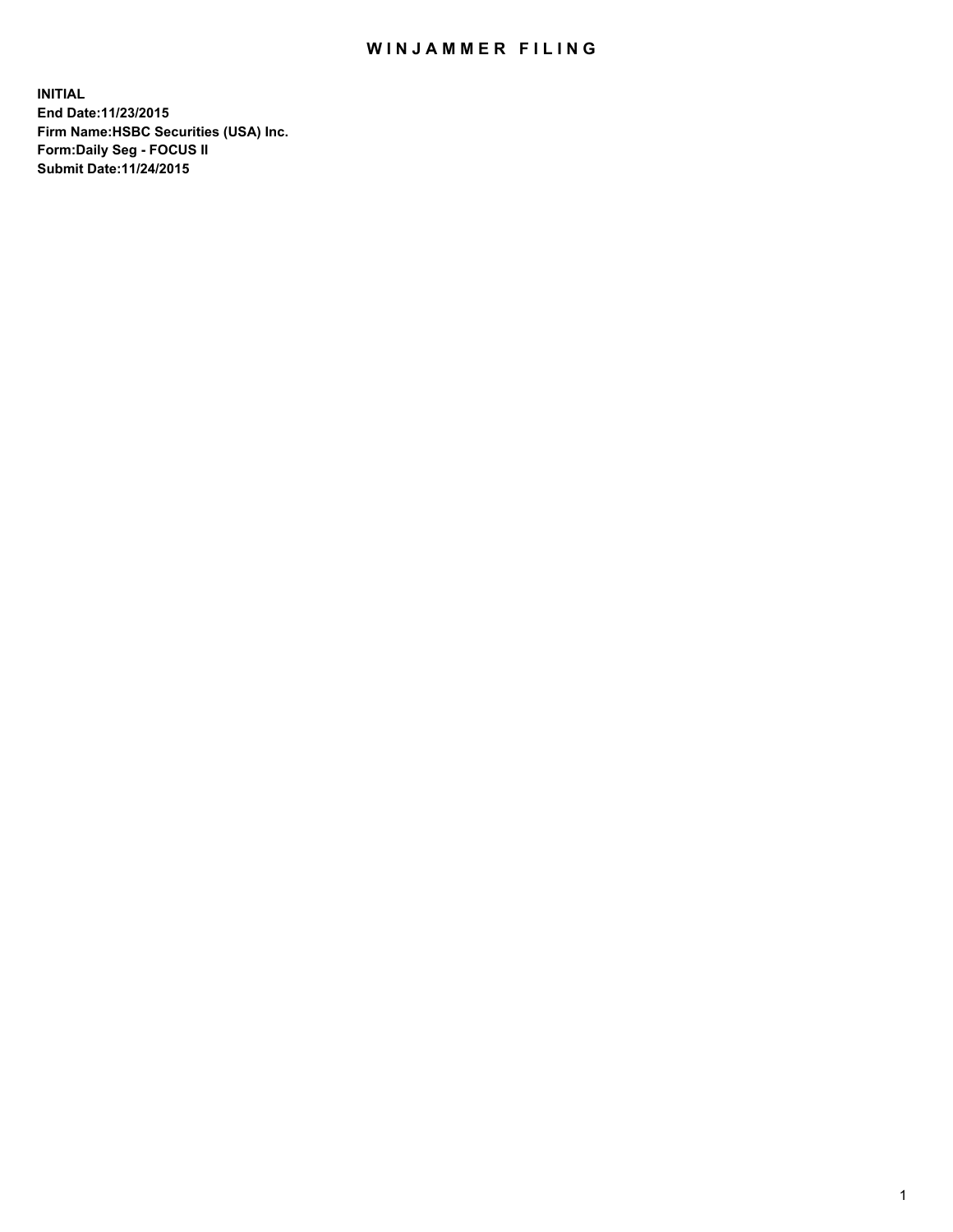## **INITIAL End Date:11/23/2015 Firm Name:HSBC Securities (USA) Inc. Form:Daily Seg - FOCUS II Submit Date:11/24/2015 Daily Segregation - Cover Page**

| Name of Company<br><b>Contact Name</b><br><b>Contact Phone Number</b><br><b>Contact Email Address</b>                                                                                                                                                                                                                         | <b>HSBC Securities (USA) Inc.</b><br>Steven richardson<br>212-525-6445<br>steven.richardson@us.hsbc.com |
|-------------------------------------------------------------------------------------------------------------------------------------------------------------------------------------------------------------------------------------------------------------------------------------------------------------------------------|---------------------------------------------------------------------------------------------------------|
| FCM's Customer Segregated Funds Residual Interest Target (choose one):<br>a. Minimum dollar amount: ; or<br>b. Minimum percentage of customer segregated funds required: % ; or<br>c. Dollar amount range between: and; or<br>d. Percentage range of customer segregated funds required between:% and%.                       | 110,000,000<br><u>0</u><br>0 <sub>0</sub><br>0 <sub>0</sub>                                             |
| FCM's Customer Secured Amount Funds Residual Interest Target (choose one):<br>a. Minimum dollar amount: ; or<br>b. Minimum percentage of customer secured funds required:%; or<br>c. Dollar amount range between: and; or<br>d. Percentage range of customer secured funds required between:% and%.                           | 10,000,000<br><u>0</u><br>0 <sub>0</sub><br>0 <sub>0</sub>                                              |
| FCM's Cleared Swaps Customer Collateral Residual Interest Target (choose one):<br>a. Minimum dollar amount: ; or<br>b. Minimum percentage of cleared swaps customer collateral required:%; or<br>c. Dollar amount range between: and; or<br>d. Percentage range of cleared swaps customer collateral required between:% and%. | 90,000,000<br><u>0</u><br>0 <sub>0</sub><br>0 <sub>0</sub>                                              |

Attach supporting documents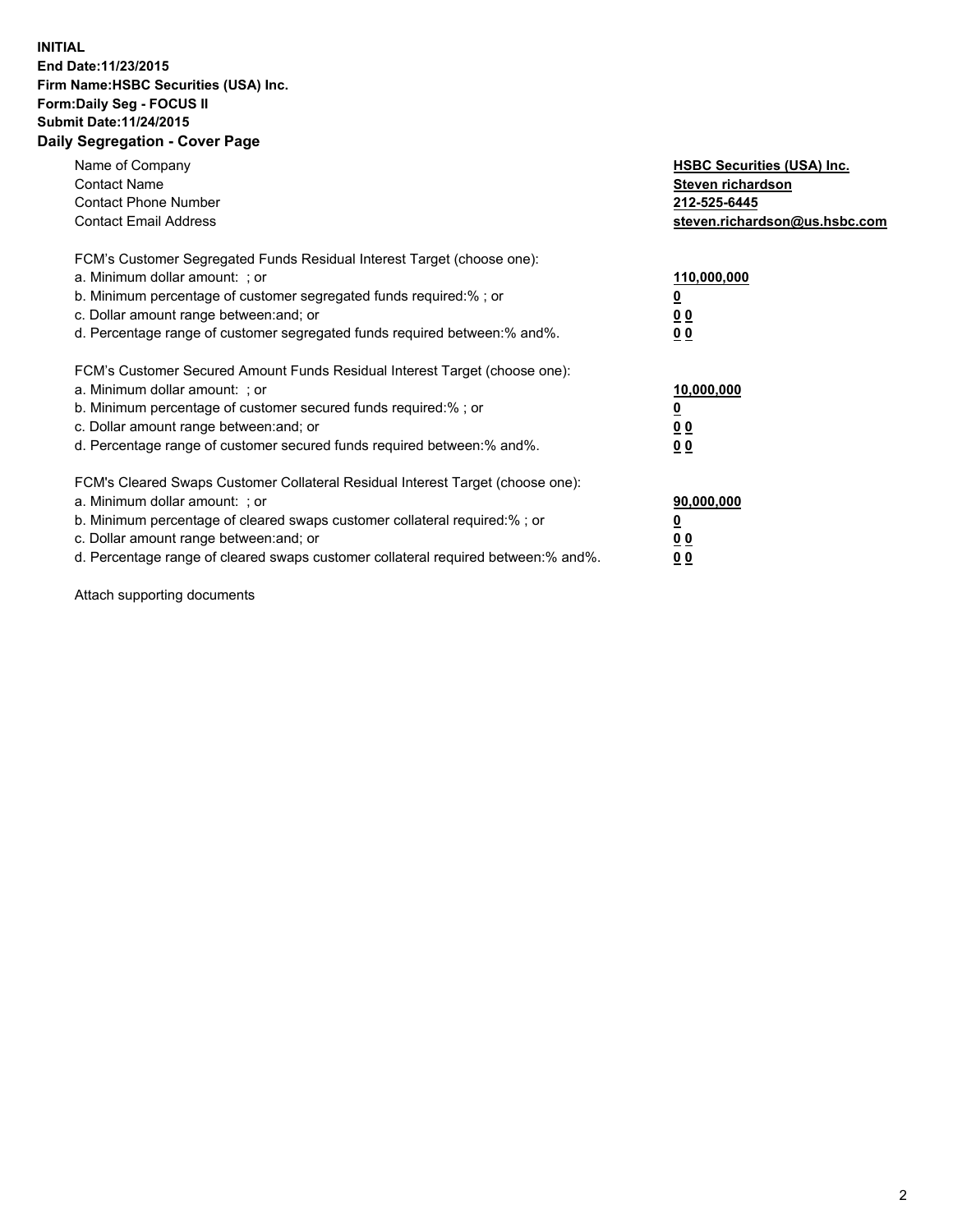**INITIAL End Date:11/23/2015 Firm Name:HSBC Securities (USA) Inc. Form:Daily Seg - FOCUS II Submit Date:11/24/2015**

## **Daily Segregation - Secured Amounts**

|     | Foreign Futures and Foreign Options Secured Amounts                                         |                                                          |
|-----|---------------------------------------------------------------------------------------------|----------------------------------------------------------|
|     | Amount required to be set aside pursuant to law, rule or regulation of a foreign            | $0$ [7305]                                               |
|     | government or a rule of a self-regulatory organization authorized thereunder                |                                                          |
| 1.  | Net ledger balance - Foreign Futures and Foreign Option Trading - All Customers             |                                                          |
|     | A. Cash                                                                                     | 70,851,749 [7315]                                        |
|     | B. Securities (at market)                                                                   | 113,370,345 [7317]                                       |
| 2.  | Net unrealized profit (loss) in open futures contracts traded on a foreign board of trade   | $-30,634,840$ [7325]                                     |
| 3.  | Exchange traded options                                                                     |                                                          |
|     | a. Market value of open option contracts purchased on a foreign board of trade              | $0$ [7335]                                               |
|     | b. Market value of open contracts granted (sold) on a foreign board of trade                | $0$ [7337]                                               |
| 4.  | Net equity (deficit) (add lines 1. 2. and 3.)                                               | 153,587,254 [7345]                                       |
| 5.  | Account liquidating to a deficit and account with a debit balances - gross amount           |                                                          |
|     | Less: amount offset by customer owned securities                                            | 7,094,923 [7351]                                         |
| 6.  | Amount required to be set aside as the secured amount - Net Liquidating Equity              | -1,843,135 [7352] 5,251,788 [7354]<br>158,839,042 [7355] |
|     | Method (add lines 4 and 5)                                                                  |                                                          |
| 7.  | Greater of amount required to be set aside pursuant to foreign jurisdiction (above) or line |                                                          |
|     | 6.                                                                                          | 158,839,042 [7360]                                       |
|     | FUNDS DEPOSITED IN SEPARATE REGULATION 30.7 ACCOUNTS                                        |                                                          |
| 1.  | Cash in banks                                                                               |                                                          |
|     | A. Banks located in the United States                                                       |                                                          |
|     |                                                                                             | 20,162,066 [7500]                                        |
|     | B. Other banks qualified under Regulation 30.7                                              | 0 [7520] 20,162,066 [7530]                               |
| 2.  | Securities                                                                                  |                                                          |
|     | A. In safekeeping with banks located in the United States                                   | 65,123,002 [7540]                                        |
|     | B. In safekeeping with other banks qualified under Regulation 30.7                          | 0 [7560] 65,123,002 [7570]                               |
| 3.  | Equities with registered futures commission merchants                                       |                                                          |
|     | A. Cash                                                                                     | $0$ [7580]                                               |
|     | <b>B.</b> Securities                                                                        | $0$ [7590]                                               |
|     | C. Unrealized gain (loss) on open futures contracts                                         | $0$ [7600]                                               |
|     | D. Value of long option contracts                                                           | $0$ [7610]                                               |
|     | E. Value of short option contracts                                                          | 0 [7615] 0 [7620]                                        |
| 4.  | Amounts held by clearing organizations of foreign boards of trade                           |                                                          |
|     | A. Cash                                                                                     | $0$ [7640]                                               |
|     | <b>B.</b> Securities                                                                        | $0$ [7650]                                               |
|     | C. Amount due to (from) clearing organization - daily variation                             | $0$ [7660]                                               |
|     | D. Value of long option contracts                                                           | $0$ [7670]                                               |
|     | E. Value of short option contracts                                                          | 0 [7675] 0 [7680]                                        |
| 5.  | Amounts held by members of foreign boards of trade                                          |                                                          |
|     | A. Cash                                                                                     | 105,111,379 [7700]                                       |
|     | <b>B.</b> Securities                                                                        | 48,247,343 [7710]                                        |
|     | C. Unrealized gain (loss) on open futures contracts                                         | -30,634,840 [7720]                                       |
|     | D. Value of long option contracts                                                           | $0$ [7730]                                               |
|     | E. Value of short option contracts                                                          | 0 [7735] 122,723,882 [7740]                              |
| 6.  | Amounts with other depositories designated by a foreign board of trade                      | $0$ [7760]                                               |
| 7.  | Segregated funds on hand                                                                    | $0$ [7765]                                               |
| 8.  | Total funds in separate section 30.7 accounts                                               | 208,008,950 [7770]                                       |
| 9.  | Excess (deficiency) Set Aside for Secured Amount (subtract line 7 Secured Statement         | 49,169,908 [7380]                                        |
|     | Page 1 from Line 8)                                                                         |                                                          |
| 10. | Management Target Amount for Excess funds in separate section 30.7 accounts                 | 10,000,000 [7780]                                        |
| 11. | Excess (deficiency) funds in separate 30.7 accounts over (under) Management Target          | 39,169,908 [7785]                                        |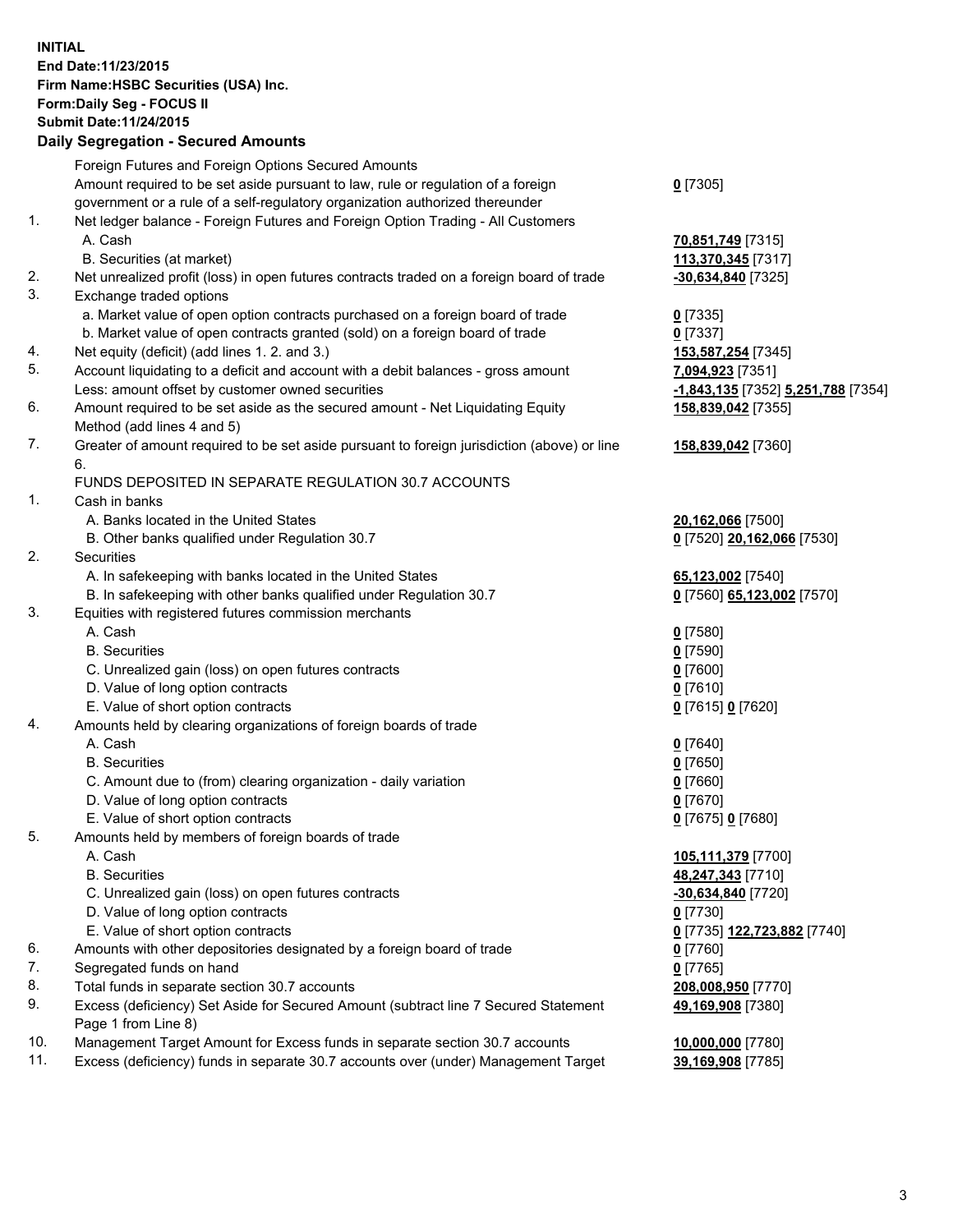**INITIAL End Date:11/23/2015 Firm Name:HSBC Securities (USA) Inc. Form:Daily Seg - FOCUS II Submit Date:11/24/2015 Daily Segregation - Segregation Statement** SEGREGATION REQUIREMENTS(Section 4d(2) of the CEAct) 1. Net ledger balance A. Cash **-307,485,747** [7010] B. Securities (at market) **1,076,821,555** [7020] 2. Net unrealized profit (loss) in open futures contracts traded on a contract market **585,458,230** [7030] 3. Exchange traded options A. Add market value of open option contracts purchased on a contract market **151,130,528** [7032] B. Deduct market value of open option contracts granted (sold) on a contract market **-56,605,958** [7033] 4. Net equity (deficit) (add lines 1, 2 and 3) **1,449,318,608** [7040] 5. Accounts liquidating to a deficit and accounts with debit balances - gross amount **4,079,609** [7045] Less: amount offset by customer securities **-2,007,792** [7047] **2,071,817** [7050] 6. Amount required to be segregated (add lines 4 and 5) **1,451,390,425** [7060] FUNDS IN SEGREGATED ACCOUNTS 7. Deposited in segregated funds bank accounts A. Cash **78,021,183** [7070] B. Securities representing investments of customers' funds (at market) **0** [7080] C. Securities held for particular customers or option customers in lieu of cash (at market) **365,346,656** [7090] 8. Margins on deposit with derivatives clearing organizations of contract markets A. Cash **26,891,516** [7100] B. Securities representing investments of customers' funds (at market) **207,528,639** [7110] C. Securities held for particular customers or option customers in lieu of cash (at market) **711,474,900** [7120] 9. Net settlement from (to) derivatives clearing organizations of contract markets **-21,602,846** [7130] 10. Exchange traded options A. Value of open long option contracts **151,130,528** [7132] B. Value of open short option contracts **-56,605,958** [7133] 11. Net equities with other FCMs A. Net liquidating equity **101,215,232** [7140] B. Securities representing investments of customers' funds (at market) **0** [7160] C. Securities held for particular customers or option customers in lieu of cash (at market) **0** [7170] 12. Segregated funds on hand **0** [7150] 13. Total amount in segregation (add lines 7 through 12) **1,563,399,850** [7180] 14. Excess (deficiency) funds in segregation (subtract line 6 from line 13) **112,009,425** [7190] 15. Management Target Amount for Excess funds in segregation **110,000,000** [7194]

16. Excess (deficiency) funds in segregation over (under) Management Target Amount Excess

**2,009,425** [7198]